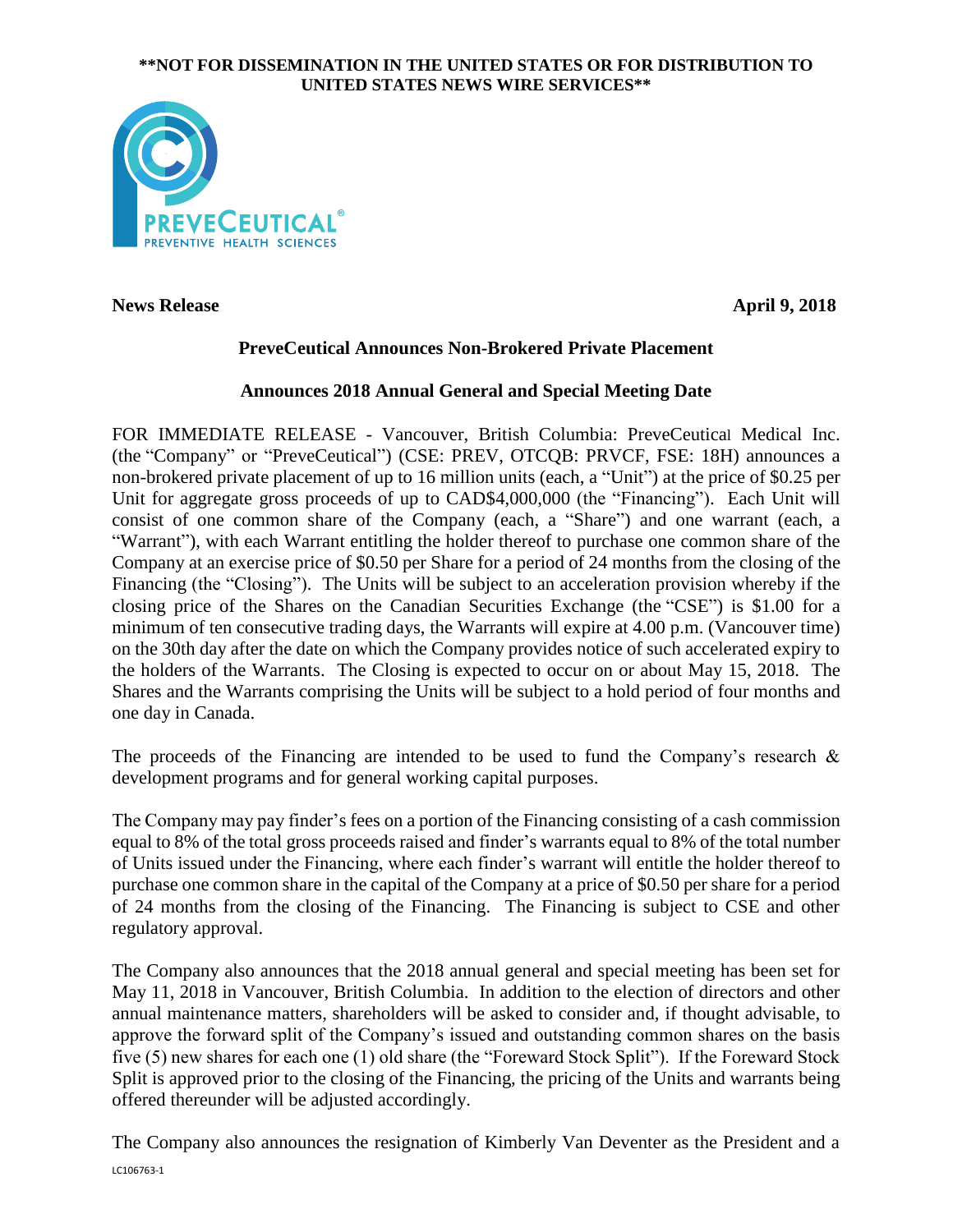director of the Company. In connection with Ms. Van Deventer's resignation, Stephen Van Deventer has been appointed as President.

This news release does not constitute an offer to sell or a solicitation of an offer to buy the securities described herein in the United States, or in any jurisdiction in which such an offer or sale would be unlawful. The securities described herein have not been and will not be registered under the United States *Securities Act of 1933*, as amended (the "1933 Act") or any United States state securities laws, and may not be offered or sold in the United States or to the account or benefit of a "U.S. person" (as defined in Regulation S under the 1933 Act) or a person in the United States absent registration or an applicable exemption from the registration requirements.

### *About PreveCeutical*

PreveCeutical Medical Inc. is a health sciences company that develops innovative preventive therapies utilizing organic and nature identical products.

PreveCeutical aims to be a leader in preventive health sciences and currently has five research and development programs, including: dual gene therapy for curative and prevention therapies for diabetes and obesity; a Sol-gel platform for nose to brain delivery of medical compounds including cannabinoids; Nature Identical™ peptides for treatment of various ailments; non-addictive analgesic peptides as a replacement to highly addictive analgesics such as morphine, fentanyl and oxycodone; and a therapeutic product for treating athletes who suffer from concussions (mild traumatic brain injury).

PreveCeutical sells CELLB9®, an Immune System Booster. CELLB9 is an oral solution containing polarized and potentiated essential minerals extracted from a novel peptide obtained from Caribbean Blue Scorpion venom.

For more information about PreveCeutical, please visit www.PreveCeutical.com, follow us on Twitter: http://twitter.com/PreveCeuticals and Facebook: www.facebook.com/PreveCeutical.

## *On Behalf of the Board of Directors*

*"Stephen Van Deventer"* CEO and President

#### *For further information, please contact:*

Deanna Kress Director of Corporate Communications & Investor Relations +1-778-999-6063 deanna@PreveCeutical.com

#### *Forward-Looking Statements*

This news release contains forward-looking statements and forward-looking information (collectively, "forwardlooking statements") within the meaning of applicable Canadian and U.S. securities legislation, including the United States *Private Securities Litigation Reform Act of 1995*. All statements in this news release that are not purely historical are forward-looking statements and include any statements regarding beliefs, plans and expectations regarding the future, including, the closing and amount of the Financing, the use of proceeds from the Financing,